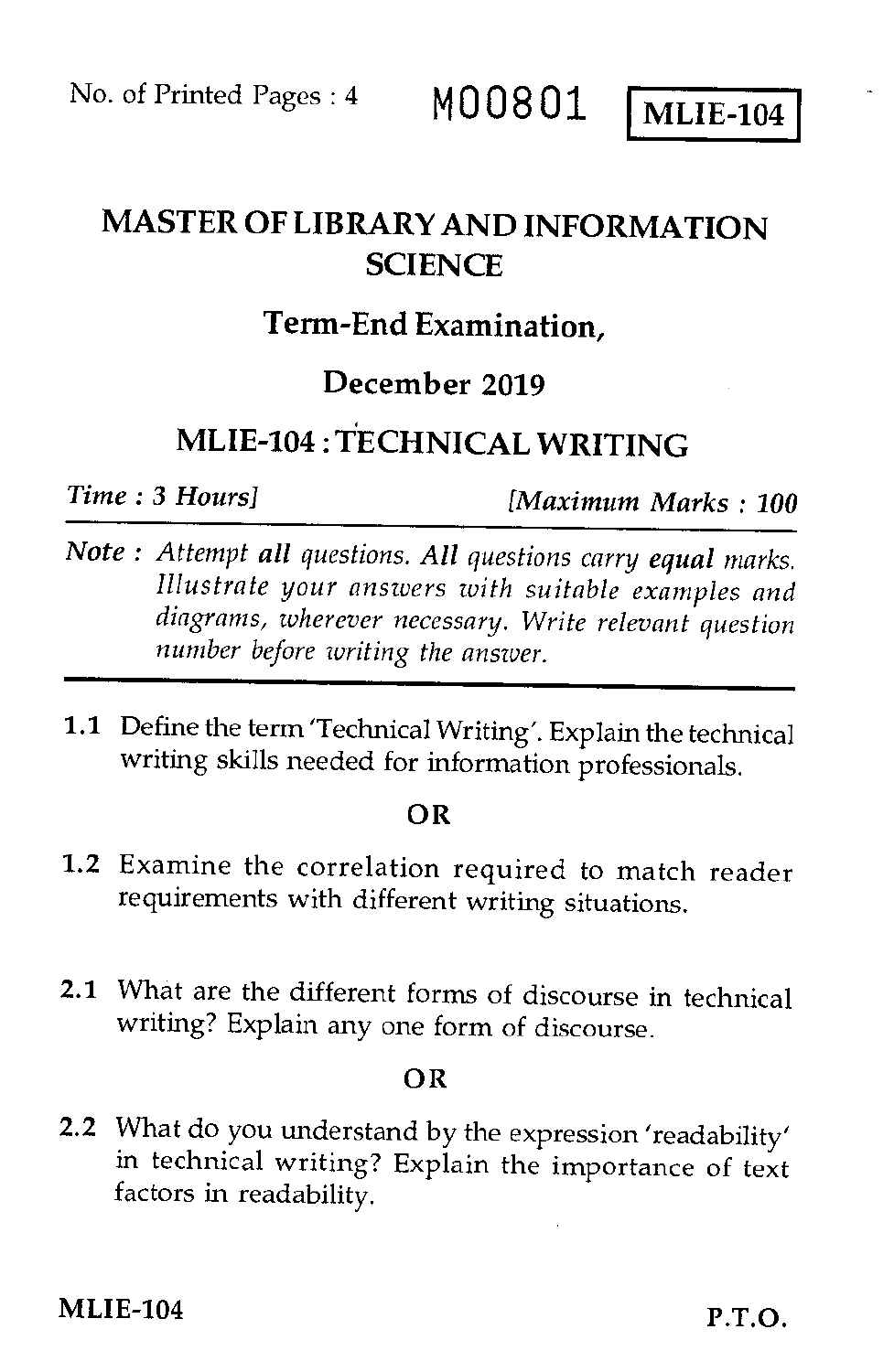3.1 Enumerate the different levels which make English language functional. Describe any one such level in detail.

## OR

- 3.2 Explain the importance of accuracy and organisation of information in scientific and technical writing.
- 4.1 Discuss the importance and characteristics of review articles in scientific communication. Describe the steps involved in the preparation of such articles.

## OR

- 4.2 What is Copy editing? Describe the routine tasks involved in copy editing with examples.
- 5.0 Write short notes on any three of the following (in about 300 words each) :
	- a) Communication chain
	- b) Difference between spoken and written communication.
	- c) Types of technical communication.
	- d) Social and ethical aspects of technical communication.
	- e) Creative and substantive editing

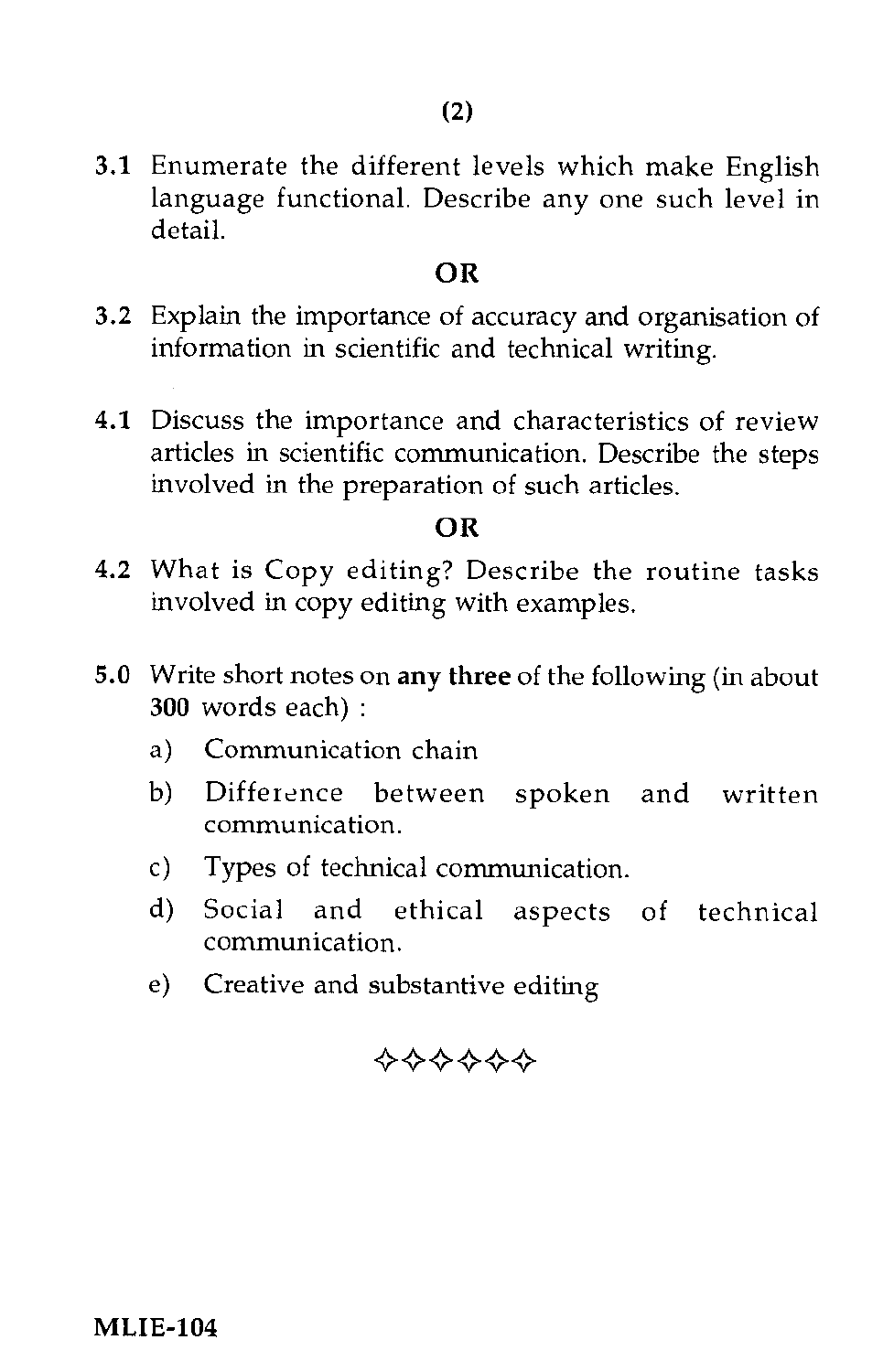एम.एल.आई.ई.-104

# पुस्तकालय एवं सूचना विज्ञान में स्नातकोत्तर उपाधि

 $(3)$ 

## सत्रांत परीक्षा.

# **दिसंबर 2019**

## एम.एल.आई.ई. - 104: तकनीकी लेखन

समय : 3 घण्टे 1

[अधिकतम अंक : 100

- नोट : सभी प्रश्नों के उत्तर दीजिए। सभी प्रश्नों के अंक समान है। अपने उत्तरों की पुष्टि के लिए उचित उदाहरण देते हुए आवश्यकतानुसार रेखाचित्रों का भी प्रयोग कीजिए। उत्तर लिखने से पूर्व सम्बन्धित प्रश्न संख्या अवश्य लिखिए।
- 1.1 'तकनीकी लेखन' शब्द को परिभाषित कीजिए। सूचना व्यवसायियों के लिए तकनीकी लेखन कौशलों की आवश्यकता की व्याख्या कीजिए।

#### अथवा

- 1.2 विभिन्न लेखन स्थितियों के साथ पाठक आवश्यकताओं के मिलान के लिए अपेक्षित पारस्परिक संबंधों का विवेचन कीजिए।
- 2.1 तकनीकी लेखन में निबंध (discourse) के विभिन्न रूप कौन-से हैं? निबंध (Discourse) के किसी एक रूप की व्याख्या कीजिए।

### अथवा

2.2 तकनीकी लेखन में 'पाठकीयता' अभिव्यक्ति से आप क्या समझते हैं? पाठकीयता में पाठ कारकों के महत्त्व की व्याख्या कीजिए।

**MLIE-104** 

P.T.O.